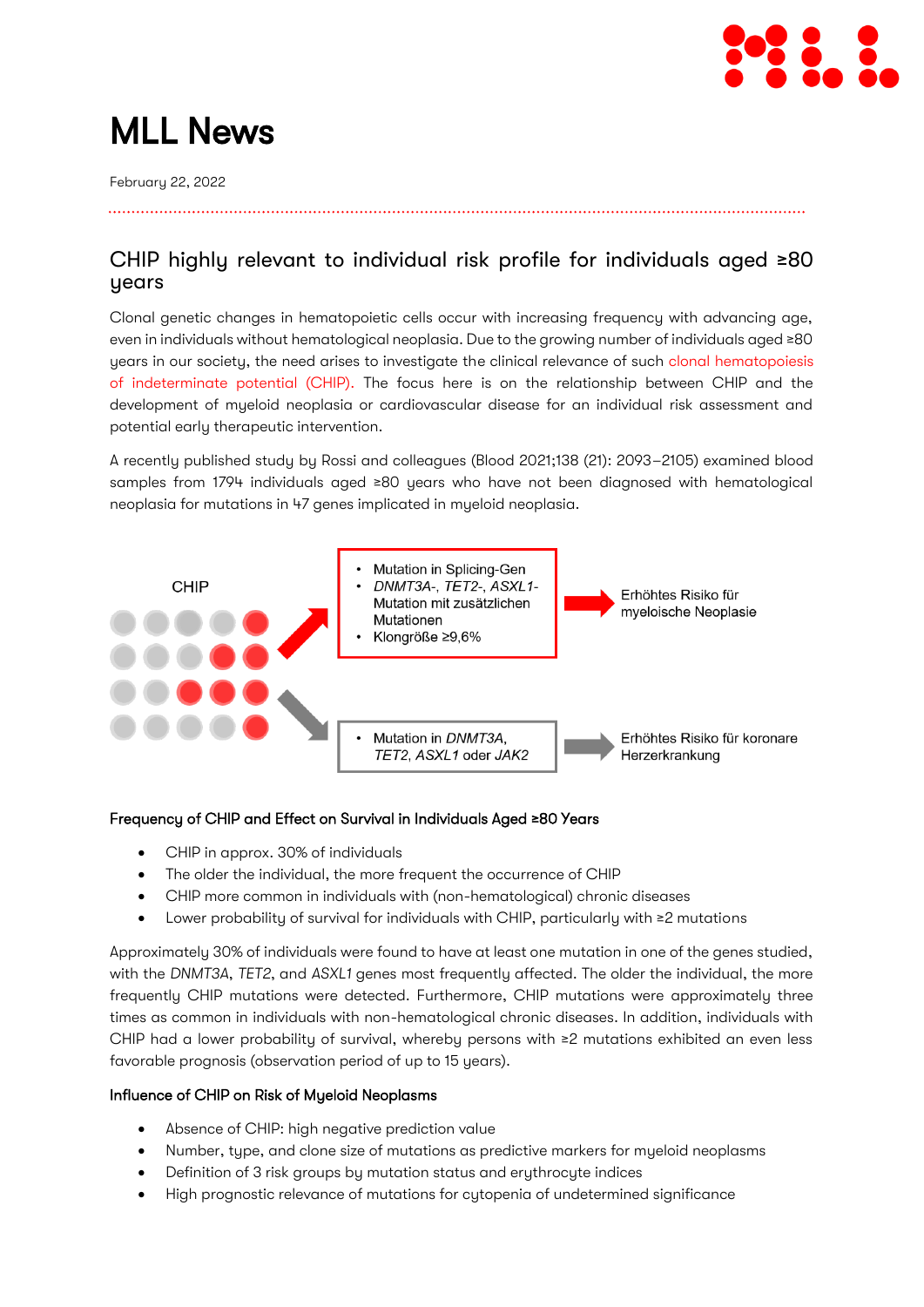

Rossi and colleagues demonstrated that CHIP mutations influenced the risk of developing a myeloid neoplasm in the cohort studied. The absence of CHIP turned out to be a strong negative predictor. A higher number of mutations as well as mutations in splicing genes (*SF3B1, SRSF2, U2AF1, ZRSR2*), *JAK2* mutations, and *DNMT3A*, *TET2*, and *ASXL1* mutations with mutations in additional genes were found to have a strong positive predictive value for the development of myeloid neoplasms. The risk of a myeloid neoplasm also increased when the allele frequency of the mutation was ≥9.6%. Using a risk score based on mutation status, mean red cell volume (MCV >98 fL), and red cell distribution width (RDW >14%), three risk groups for the occurrence of a myeloid neoplasm were defined. The combination of a cytopenia of undetermined significance with specific mutations (clonal cytopenia of unclear [significance, CCUS\)](https://www.mll.com/en/diagnostic-offer/others/clonal-cytopenia-of-undetermined-significance-ccus.html) gave rise to a particularly unfavorable prognosis. Overall survival of individuals with this constellation did not differ from patients with a diagnosed myeloid neoplasm.

#### CHIP and Chronic Inflammatory Disease or Coronary Heart Disease in Individuals Aged ≥80 Years

The risk of coronary heart disease was also higher in individuals with CHIP mutations. *DNMT3A*, *TET2*, *ASXL1*, or *JAK2* mutations turned out to be high-risk mutations which, in addition, also indicated an increased risk of rheumatoid arthritis.

The study by Rossi and colleagues demonstrates the significance of CHIP for individual risk assessment and prognosis, particularly in older individuals. A mutation analysis may be particularly useful for further classification of an unexplained cytopenia. Based on research findings such as these, we are constantly considering adjustments and additions to our diagnostic services in order to identify potential risk factors at an early stage.

Author: Dr. Isolde Summerer

### CLL: The more complex the karyotype, the less favorable the prognosis

[Chronic lymphocytic leukemia \(CLL\)](https://www.mll.com/en/diagnostic-offer/chronic-lymphocytic-leukemia-cll/chronic-lymphocytic-leukemia-cll.html) is the most common leukemic disease in Central Europe. In addition to clinical prognostic factors, a number of genetic risk factors have a negative impact on response rate and overall survival.



#### Genetische Risikofaktoren der CLL und jeweilige Untersuchungsmethoden

Genetic Risk Factors of CLL

Abbildung (nach Kittai et al, Blood. 2021;138(23):2372-2382): Gezeigt sind die nach Onkopedia Leitlinien beschriebenen genetischen Risikofaktoren der CLL sowie die für die<br>jeweilige Detektion verwendele Untersuchungsmethod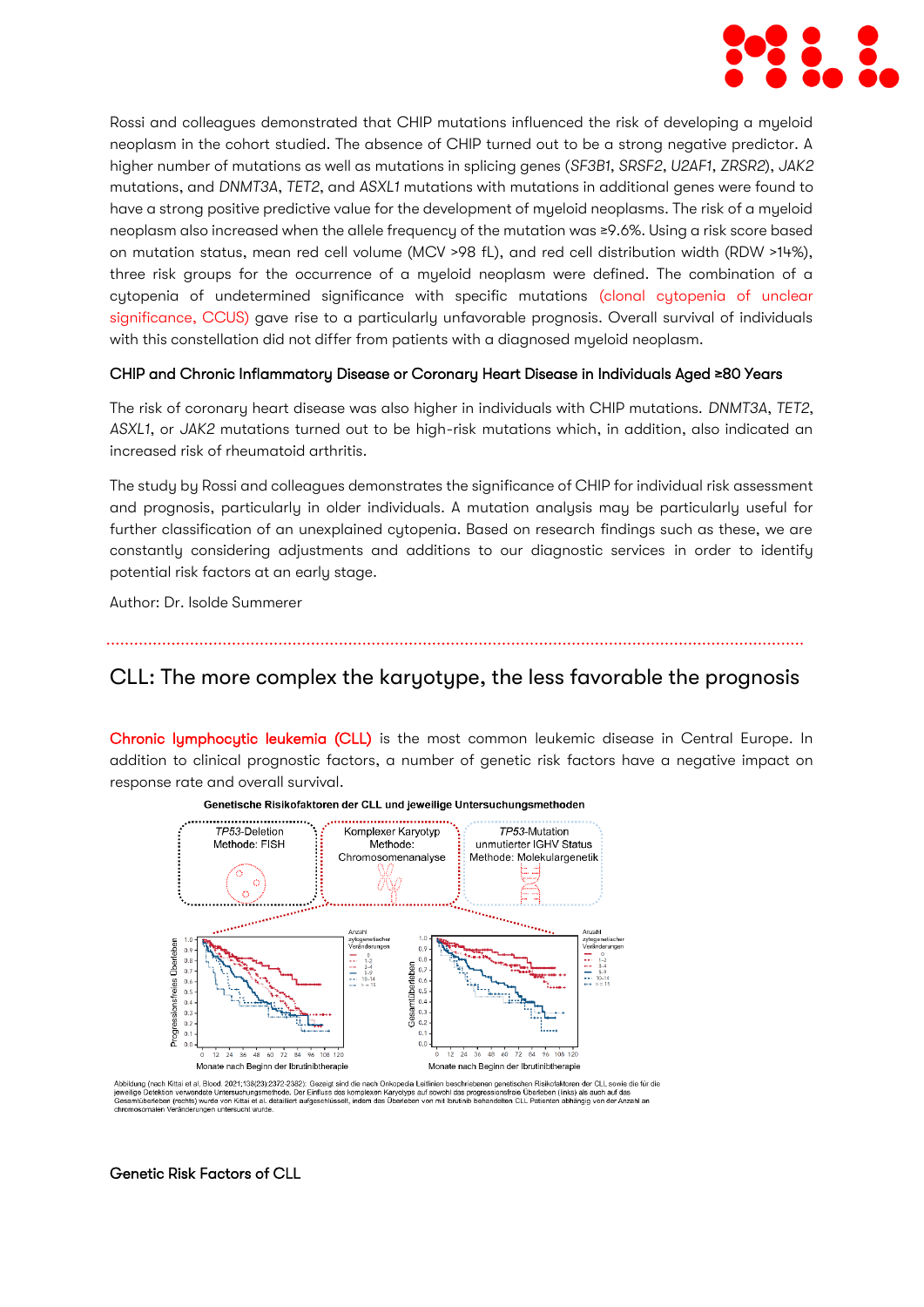

The Onkopedia guidelines' recommend testing for the following genetic risk factors before initiating therapy:

- 1. *TP53* deletion (del(17p13))
- 2. *TP53* mutation
- 3. Complex karyotype
- 4. Unmutated IGHV status

The presence of at least one of these risk factors influences the therapy of patients, because in these cases the use of BTK inhibitors (e.g. ibrutinib) or the combination of venetoclax/obinutuzumab is recommended in first-line therapy<sup>1</sup>.

#### Complex Karyotype as a Prognostic Factor

Approximately 20% of all CLL patients exhibit a complex karyotype, but the number of aberrations starting from which the strongest prognostic effect is observed has long been debated<sup>2,3</sup>. New data now further breaks down this relationship by examining the survival of 456 CLL patients treated with ibrutinib based on the number of chromosomal alterations<sup>4</sup>. The patients were divided into subgroups based on the number of aberrations at initial diagnosis (0, 1-2, 3-4, 5-9, 10-14, ≥15). The authors were then able to show that karyotype complexity is a continuous variable for survival: Patients with 1-2 aberrations showed a progression-free survival of 67 months, the presence of 5-9 aberrations reduced this to 45 months, and with ≥15 alterations it further decreased to 19 months. Thus, it is clear that it is not only the presence of a complex karyotype *per se*, but also the number of alterations which has an influence on the prognosis. For some patients, samples were also analyzed during the course of the disease. Here it also became clear that an increase in chromosomal alterations was associated with a poorer prognosis.

#### The Role of Chromosomal Analysis in Risk Stratification for CLL

Although several guidelines (e.g., Onkopedia) recommend analysis of the complex karyotype before initiating therapy, chromosomal analysis has not yet been established as an integral part of CLL diagnostics. [FISH \(fluorescence in situ hybridization\)](https://www.mll.com/en/methods/fluorescence-in-situ-hybridization-fish.html) analyses to detect frequent or prognostically relevant alterations are routinely performed, but cannot determine the total number of aberrations because a genome-wide analysis is not possible with FISH. The new data not only demonstrates the importance of the complex karyotype as a continuous prognostic marker, but also underscores the role of chromosomal analysis in CLL diagnostics, both for the initial diagnosis and over the course of the disease. In principle, whole-genome sequencing (WGS) analyses can be considered as an alternative method. However, this is currently not yet a standard option in CLL diagnostics for cost reasons.

#### References

1https://www.onkopedia-guidelines.info/en/onkopedia/guidelines/chronic-lymphocytic-leukemiacll/@@guideline/html/index.html

<sup>2</sup>Haferlach C, Dicker F, Schnittger S, Kern W, Haferlach T. Comprehensive genetic characterization of CLL: a study on 506 cases analysed with chromosome banding analysis, interphase FISH, IgV(H) status and immunophenotyping. Leukemia. 2007; 21(12):2442-2451.

<sup>3</sup>Baliakas P, Jeromin S, Iskas M, et al; ERIC, the European Research Initiative on CLL. Cytogenetic complexity in chronic lymphocytic leukemia: definitions, associations, and clinical impact. Blood. 2019;133(11):1205-1216.

<sup>4</sup>Kittai AS, Miller C, Goldstein D, et al. The impact of increasing karyotypic complexity and evolution on survival in patients with CLL treated with ibrutinib. Blood. 2021;138(23):2372-2382.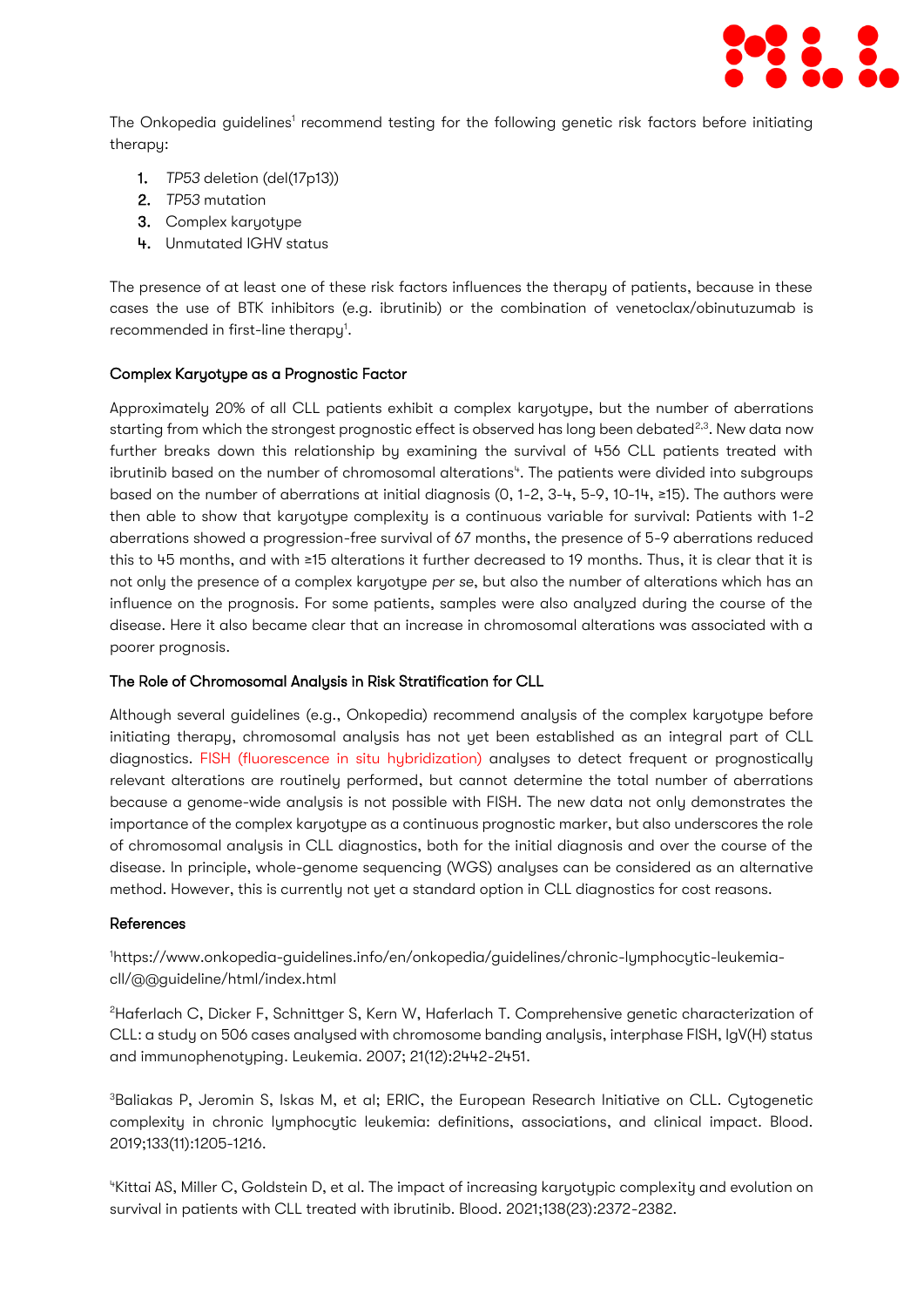

Author: Dr. Anna Stengel

## Client communication and digital portals – Introducing our customer support

Each day, hundreds of blood and bone marrow samples from different doctor's offices, medical care centers, and clinics arrive at MLL. In addition to a consistently high testing quality, working closely together with our clients is very important for us as a diagnostic laboratory. Fast and reliable communication, both internally and externally, plays a fundamental role here, which we are constantly trying to optimize along with the necessary digital processes.

The first point of contact for this is our "Customer Support" department (Julia Hennig, [julia.hennig@mll.com\)](julia.hennig@mll.com). By networking with other departments as well as regular and intensive discussions with our physicians, biologists, IT specialists, and data protection officers, our Customer Support department is always up to date across all disciplines and is able to quickly resolve questions or forward them to the right contact person.

### Day-to-Day Tasks of the Customer Support Department

A core daily task of the Customer Support department is the maintenance of client data and the documentation of supplementary information. This includes the best contact options (phone numbers, email addresses, etc.) to ensure reliable communication. Furthermore, where desired, individual preferences for the testing methods are stored for each client. Armed with this information, the responsible employees are able to carry out and allocate the orders from our clients as specified and in a medically appropriate manner. This data is also required and taken into account in the plausibility check performed by medical staff for each incoming test request.

Such information helps us to reach you promptly if necessary, but also helps to avoid any unnecessary further questions. We would therefore be very grateful if you would support us in this respect, and also proactively provide us with this information. In addition, regular communication with our [Sample Receipt](https://www.mll.com/en/news/magazine/mll-news/good-findings-start-with-preanalytics-our-sample-receipt-introduces-itself.html) and administration office is important for our Customer Support department in order to identify potential problems and challenges regarding the transmission of findings and sample material at an early stage.

In addition, one of the most important tasks is supporting and maintaining our digital portals. We currently offer two digital portals for our clients:

The findings portal and the digital order entry, our order entry system.

While the findings portal uses a web-based solution, the order entry requires the additional setup and implementation of the necessary connection to the AIS/KIS(physician/hospital information system) and – where desired – subsequent expansion to additional computers or locations. After establishing the connection, a convenient and entirely digital test request can then be submitted by the physician.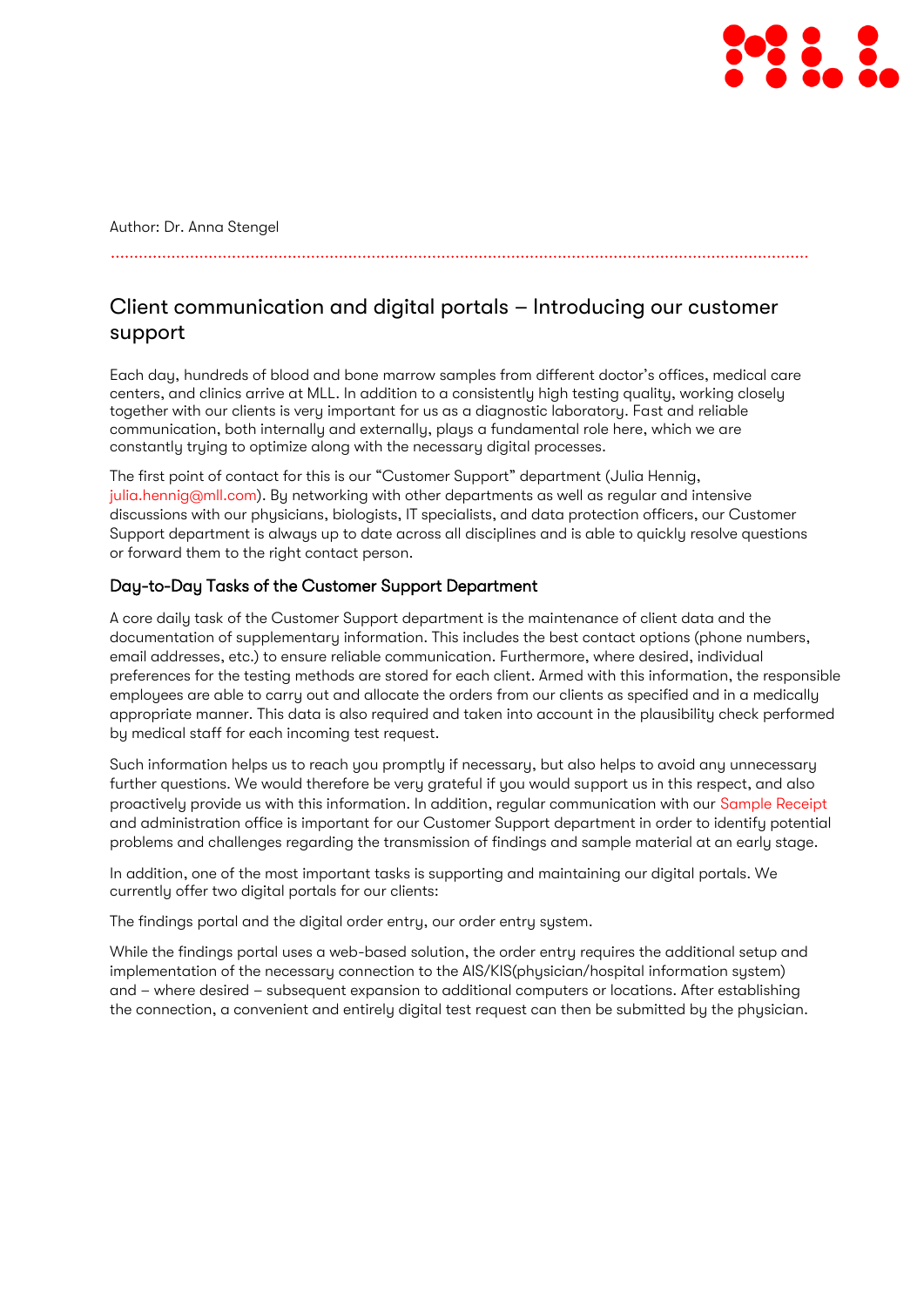

This [video](https://www.youtube.com/watch?v=wE9YxNZ7fGU) provides information on the most important aspects of our order entru sustem.



All the details concerning registration, a test account for trying out the system, and a tutorial video are available a[t www.mll.com/orderentry.](file:///C:/Users/jhennig/AppData/Local/Temp/$$dv$$/www.mll.com/orderentry)

Of course, we very much hope that you are satisfied with our diagnostic service and our digital portals at all times. However, should you have any criticism, feel free to contact our customer support [\(befundportal@mll.com](mailto:befundportal@mll.com) or [orderentry@mll.com\)](mailto:orderentry@mll.com) with your feedback.

#### Future & Perspectives

We have developed our digital portals for various reasons. On the one hand, it is essential for us to make order submission and communicating findings as straightforward, user-friendly, and environmentally friendly as possible. With our portals, we also offer a service that solves the most frequently asked questions from clients: Have my samples arrived? What is the status of my analyses and when can I expect the initial results? Can you re-send me older findings?

The COVID-19 pandemic and the 2021 flood disaster have shown us how important it is to be able to view findings digitally at any time and from any location.

In addition, digitalization and automation are also playing an increasingly important role in healthcare. A few years ago, for example, sending a fax was still the most common means of communication, but digital formats are increasingly taking over. This is why it will continue to be our goal in the future to constantly develop the portals with all their possibilities and to consistently expand and improve the way we communicate with clients.

Should you have any questions about the portals or any other concerns, please do not hesitate to contact us. Feel free to contact us via email or phone at:

[befundportal@mll.com](mailto:befundportal@mll.com) or [orderentry@mll.com](mailto:orderentry@mll.com) 

T: +49 (0)89 99017-551

Author: Julia Hennig